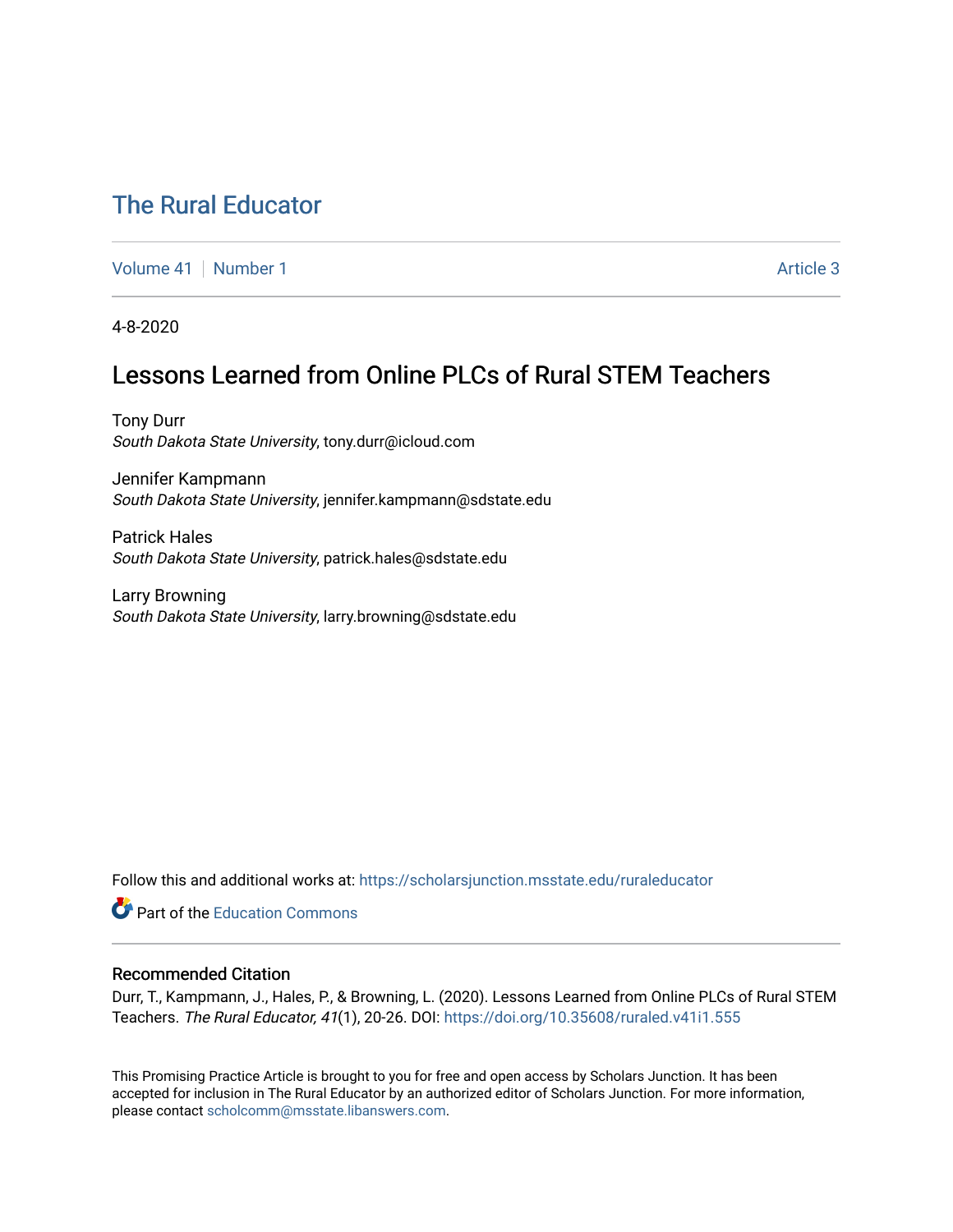# *Promising Practice*

# **Lessons Learned from Online PLCs of Rural STEM Teachers**

# **Tony Durr Jennifer Kampmann Patrick Hales Larry Browning**

*This article details a Title II grant funded professional development project for rural STEM teachers. For this project teachers were grouped in online professional learning communities (PLCs). Participants shared teaching videos and received feedback from their group members and university faculty. In a face-to-face workshop, participants were trained on how to effectively record and share videos with their PLC group. After the workshop, all communication was conducted through digital means. During this project we learned that the frequency of video posting, the type of videos posted, and the style of reflection questions, were critical aspects to the engagement of participating teachers. Additionally, teachers showed an increase in teacher efficacy as a result of being part of the online PLCs and they indicated strong enjoyment and value in participation of the program.* 

As part of a Title II grant initiative, a team of faculty at a mid-western university, designed a professional development experience for rural STEM teachers. The proposal of the grant was to enrich the content knowledge of STEM teachers, specifically in the cross-cutting concepts of the Next Generation Science Standards (NGSS), and to create professional learning communities (PLCs) among rural teachers. In addition to developing increased content knowledge, this project focused on connecting rural STEM educators that would otherwise be isolated. In many rural South Dakota schools, there are very few, or in some cases, only a single teacher for each content area. Rural schools in South Dakota can be separated not only in distance but in the lack of cohort colleagues of like disciplines. For example, one of the high school chemistry teachers in this study is 292 miles from any other content-alike teacher or colleague. An average distance in this study from teacher to teacher was 200 or more miles. This can present rural teachers with a sense of isolation and lack of professional development opportunities. This type of isolation and need of support has been shown to negatively impact retention, performance, and other aspects of teaching (Gammon, Hutchison, Waller, and Tolbert, 1999; Lauer et al, 2005; Sealander et al., 2001)

`

The aim of the project was to utilize technology to create online PLCs which connected teachers to both each other and to university content and

pedagogical experts. These PLCs would combat feelings of isolation through a focused reflection on content standards and teaching practices.

#### **Literature Review**

Rural teachers are often isolated and disconnected from colleagues, particularly in their own content area. There are effective examples of rural teachers developing professional networks, specifically in their content areas, the Northwest Rural Innovation and Student Engagement (NW RISE) network is one (Johnston et al., 2018). However, the literature indicates that, in general, professional development and professional communities are a struggle for many rural teachers.

There is evidence that, despite extensive literature, (Darling-Hammond et al., 2009; Desimone, 2009; Schlanger & Fusco, 2003; Stillman, 2011), the public education system is still falling far short of effective professional learning (Center on Education Policy, 2013; Darling-Hammond et al., 2009). Many teachers report their professional development experiences as weakly aligned and formulaic, poorly organized, sporadic, and un-engaging (Darling-Hammond et al., 2009; Lieberman & Pointer Mace, 2008; OECD, 2014 Vescio et al., 2008; Watson, 2014).

Most professional development takes place in the one-time, motivational speaker-style, workshop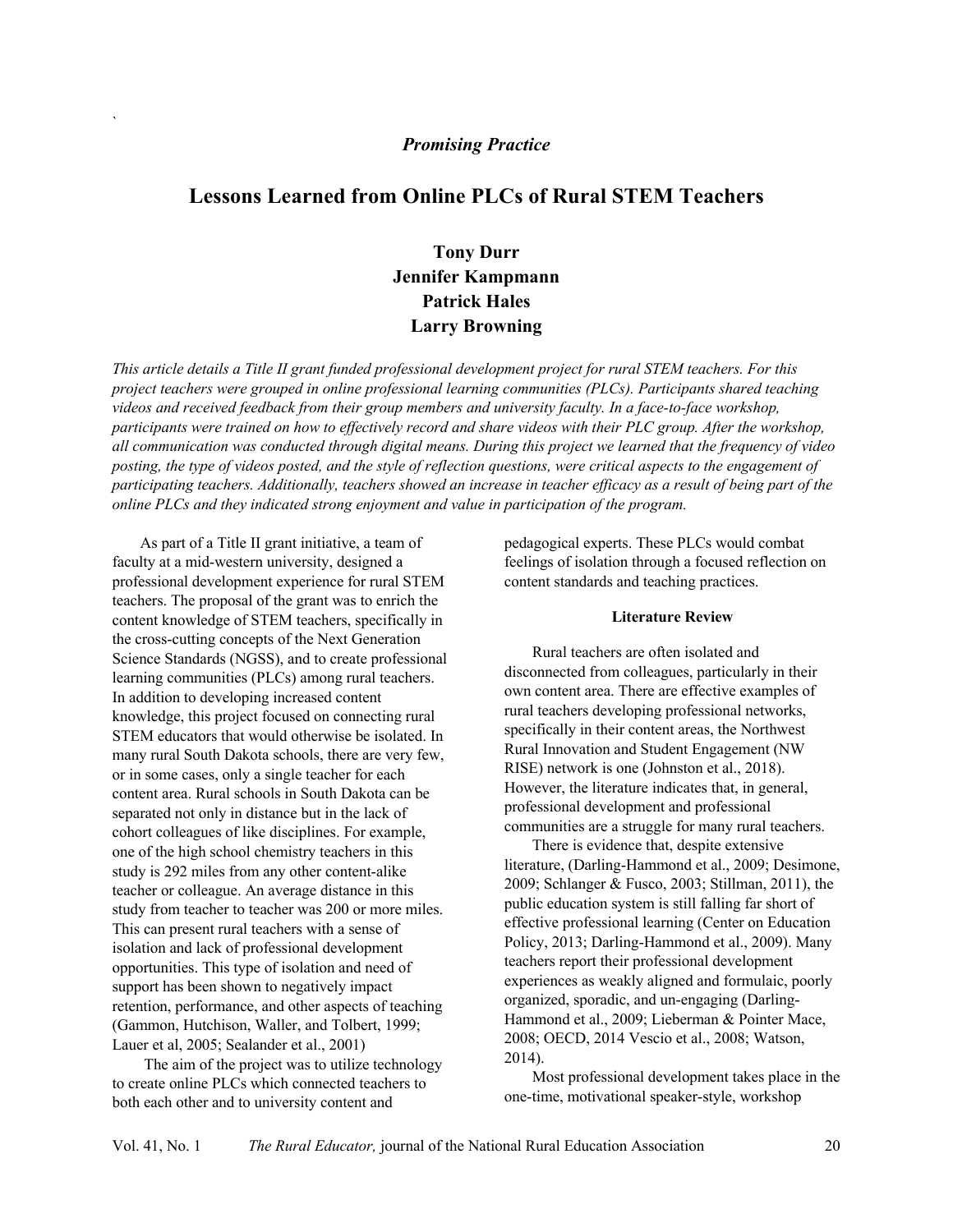setting which don't promote long-term instructional improvement (Borko, 2004; Darling-Hammond et al., 2009; Desimone, 2009; Van Driel & Berry, 2012). One review of 1,300 professional development studies found that programs lasting less than fourteen hours had little effect on instruction and no effect on student achievement (Yoon, Duncan, Lee, Scarloss, & Shapley, 2007).

# **Online PLCs**

Hord and Sommers (2008) explain "that PLC is not just working together on carefully identified tasks but supporting that work through careful study and learning of relevant subject matter" (p. xiii). Research has indicated that the structure of the participants conversations can have a strong impact on the effectiveness of the PLC group (Horn & Little, 2010; Fataar & Feldman, 2016). In this project, the emphasis on NGSS and the development of teaching practice, with the guidance of university faculty, provided the groups with a focus. Also, a great deal of attention was paid to the development and refinement of the communication structure of the PLCs.

A study conducted on teacher professional learning online by Dede and colleagues (2009)

# warned that disjointed modules of information posted online void of discussion and collaboration yielded an implementation gap (Borko, 2004) where teachers were not able to put their professional learning into practice. Creating online learning communities for teachers is not about adding technology to learning communities; rather, it means creating and supporting a process which is purposeful, flexible, and continuous and develops teacher content and pedagogical knowledge (Lock, 2006).

#### **Background**

The project began with a three-day orientation and training workshop. Table 1, below, provides a brief outline of the activities.

This training workshop took place in early August of 2017, a few weeks before a solar eclipse. Therefore, many of the sample lesson activities activities provided teachers with project ideas to help their students observe and study the celestial event. For example, one project included the creation of solar telescopes and another explored pinhole cameras. Participants left with detailed plans and materials to replicate the labs in their own classrooms. They could then reflect on how the lesson worked in their online PLCs.

|                 | Day 1                                                 |
|-----------------|-------------------------------------------------------|
| $9:00 - 9:30$   | Welcome and Introductions                             |
| $9:30 - 10:30$  | <b>PLC</b> Norms and Group Formation                  |
| $10:30 - 12:00$ | Technology Introduction and Practice                  |
| $12:00 - 1:30$  | Lunch and Video Assignment                            |
| $1:30 - 3:00$   | Introduction to NGSS Standards                        |
| $3:00 - 4:30$   | Use of Technology for Video Reflection                |
| $4:30 - 5:00$   | Recap and Reflection                                  |
|                 | Day 2                                                 |
| $9:00 - 9:30$   | Opening                                               |
| $9:30 - 12:00$  | NGSS Aligned Lesson Demonstrations                    |
| $12:00 - 1:30$  | PLC Group Lunch                                       |
| $1:30 - 4:30$   | Collaborative NGSS Lesson Creation                    |
| $4:30 - 5:00$   | Recap and Reflection                                  |
|                 | Day 3                                                 |
| $9:00 - 9:30$   | Opening                                               |
| $9:30 - 12:00$  | Practice Video Sharing and Online Reflective Feedback |
| $12:00 - 1:30$  | Schedule for Lesson Sharing                           |
| $1:30 - 4:30$   | Collaborative NGSS Lesson Creation                    |
| $4:30 - 5:00$   | Recap and Reflection                                  |

| Outline of Orientation Activities |  |
|-----------------------------------|--|

Table 1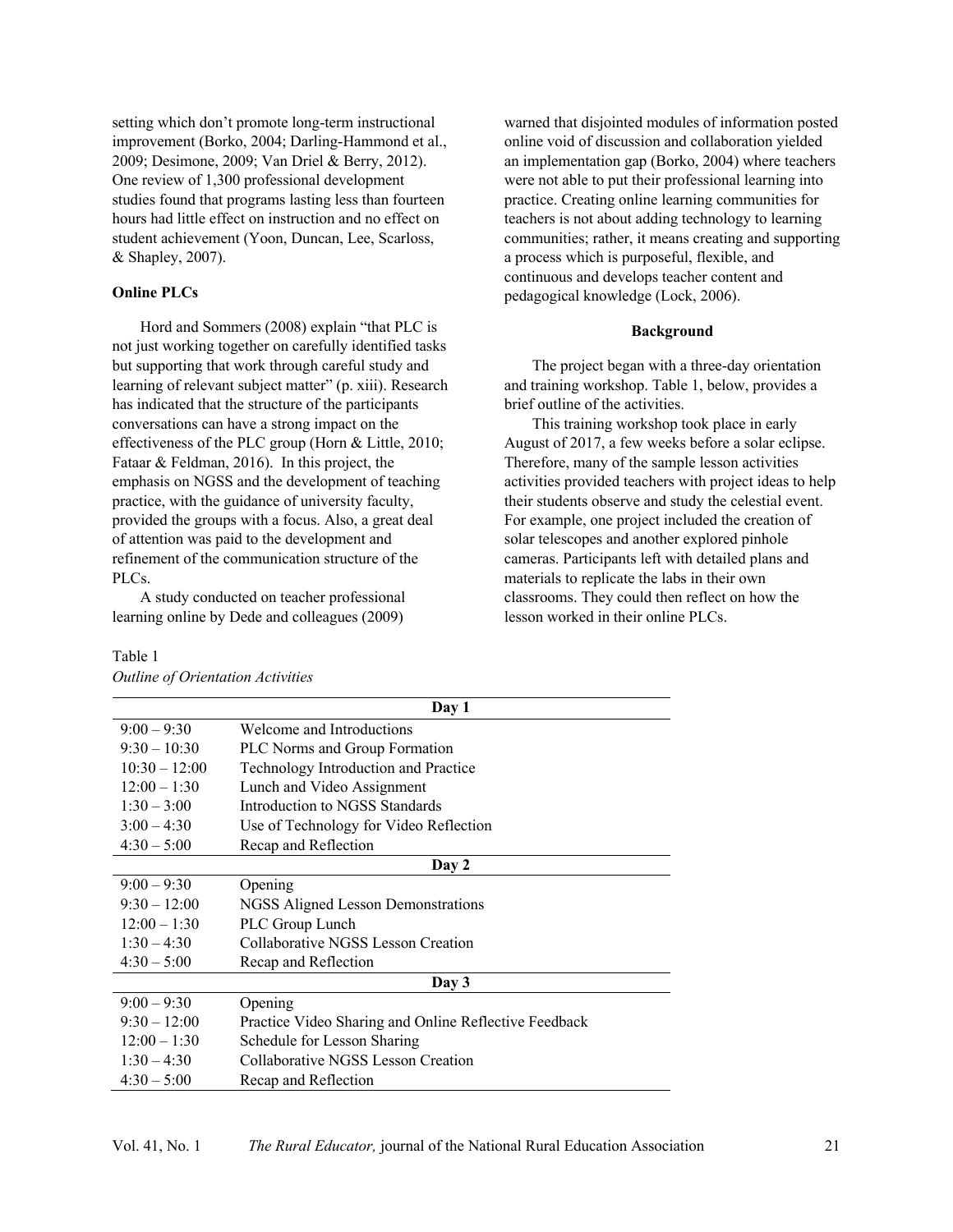

During the final day of the workshop, participants completed a full dry run of the lesson sharing and discussion process. This process included: 1) Record a teaching video. 2) Upload it to Youtube and sharing the video with the project facilitators. 3) After the facilitators placed the video on the PLC's video discussion board, the teachers provided video feedback. 4) Participants could then view and reply to feedback from peers.

Figure 1 is an illustration of the video sharing and communication process of a PLC group (group members labeled as: A, B, C, and D).

One example of these exchanges was when a teacher shared a lesson on density, then on the group's video discussion board she asked her PLC group members for feedback on her implementation of discovery-based questions. One group member gave feedback pertaining to the language being used, providing specific suggestions like telling the teacher to ask her students to "design a model" rather than "draw a picture." Another group member provided feedback by sharing struggles he experienced with his students when teaching buoyancy as it relates to density.

These types of exchanges occurred every few weeks as teachers took turns sharing lessons and soliciting feedback. The project began with two PLC groups, each with 4 members. For the purpose of this article we will refer to these groups as PLC #1 and PLC #2. Partway through the project an additional PLC #3 group was added and more details about this group will be provided later.

#### **Findings**

 The initial engagement of the PLC participants was disappointing. Specifically, PLC #1 members posted three lesson videos during the first three months of the project, but no additional lesson videos were shared during the remaining five months. Additionally, PLC #1 members provided limited feedback in their response videos. During the first month, two of the three responding members provided feedback on the reflection questions. In the second month, only one group member provided feedback. In the third month, no feedback from group members was provided.

PLC #2 was more engaged than PLC #1, but their activity was still disappointing. As can be seen in Table 2, only half of the expected lesson videos were shared with the PLC and less than half of the expected feedback responses were provided by members of the group.

Much was learned during the first months of this project regarding the engagement of the participants,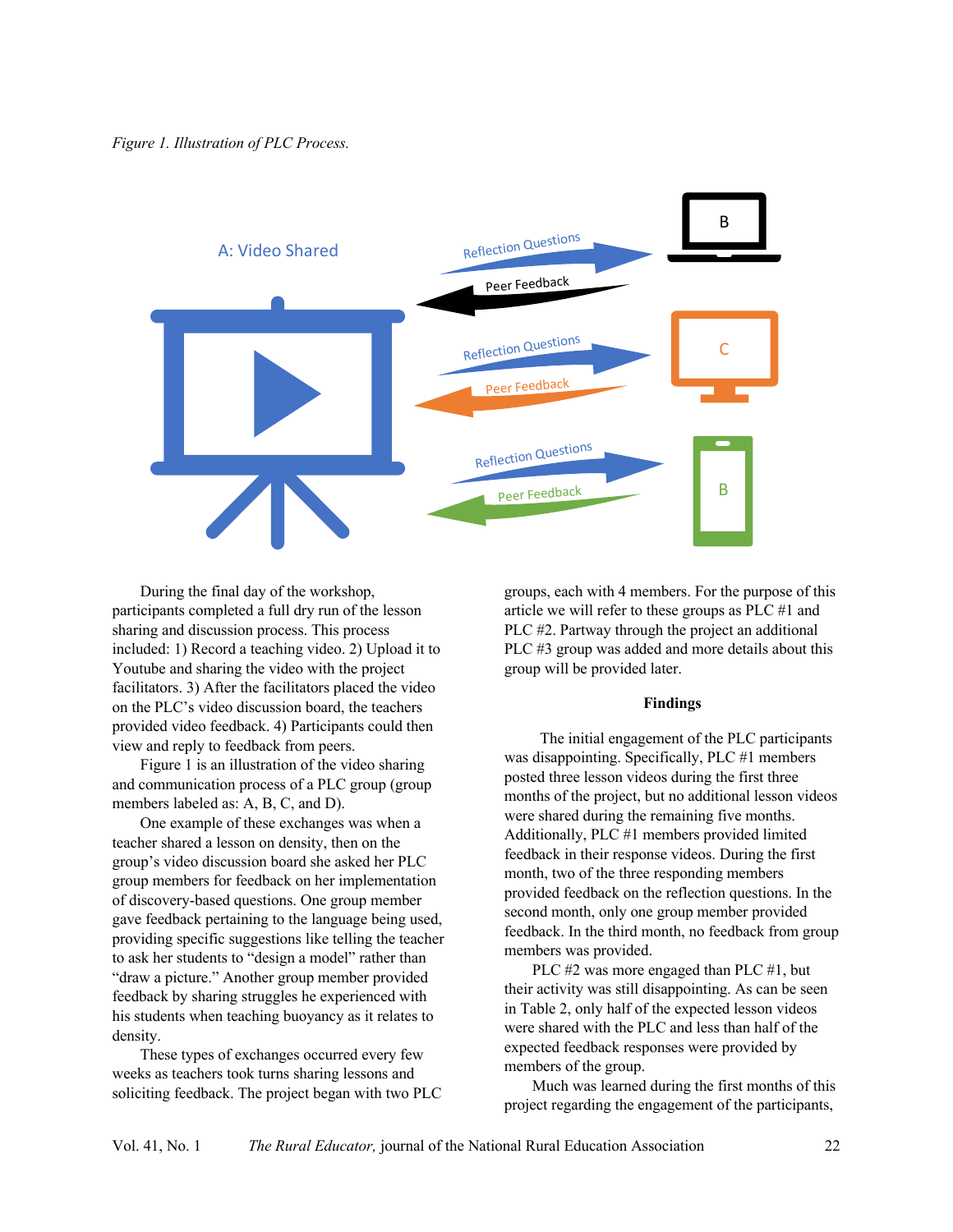| Table 2                                    |  |  |
|--------------------------------------------|--|--|
| Participation Comparison across PLC Groups |  |  |

|                                             | PLC#1                 | PLC $#2$               | PLC #3 |
|---------------------------------------------|-----------------------|------------------------|--------|
| Percentage of expected lesson video shared. | 3 out of $8 = 37.5\%$ | 4 out of $8=50\%$      | 100%   |
| Percentage of expected peer responses made. | 3 out of $9 = 33\%$   | 5 out of $12 = 41.7\%$ | 100%   |

which informed the creation of the third PLC group. Things we changed:

- More frequent video postings.
- Simplification of the response process.
- Streamlining the video sharing process with shorter lesson artifact videos.

Similar, to the initial training workshop, PLC #3 completed an in-person training workshop. However, this workshop was completed in only one day and included one PLC group of 4 STEM teachers. The morning was dedicated to introduction of the project, iPads were distributed, and participants were trained on how to record and share lesson videos. During the afternoon, participants completed science labs that could be recreated for students in their own classrooms. The workshop concluded with a trial run of the video sharing and feedback process.

These changes seemed to have a drastic effect on the engagement of the PLC members. As can be seen in Table 2, PLC #3 group member shared all the expected lesson videos and made all the expected feedback responses. PLC #3 actually gained a fifth group member during the project. One member of PLC #1 was frustrated with the lack of interaction in her PLC and contacted the project fascinators to voice her concern. She was then moved to PLC #3 and became their fifth group member.

The participation and engagement of the PLC #3 group members had positive outcomes. Specifically, the teachers reported an increase in their sense of efficacy during the project. The teachers' sense of efficacy scale (TES) measures a teacher's confidence or efficacy across three factors, student engagement (i.e. *how much can you do to motivate students who* 

*show low interest in school work*), instructional strategies (i.e. *to what extent can you craft good questions for your students*), and classroom management (i.e. *how much can you do to control disruptive behavior in the classroom*). The instrument has been widely used and is a validated measure of teacher efficacy (Tschannen-Moran & Woolfolk Hoy, 2001). Of the five PLC #3 group members four completed the TES survey both before the project began and after it concluded. Due to the small number of participants statistical significance tests are ineffective. However, reviewing the data for each participant, it is clear that the sense of efficacy increased for each teacher in each factor, with the exception of one participant in the area of student engagement. Table 3 illustrates this growth.

With one exception, this data indicates that each participant's sense of efficacy increased across this project. It is possible that this increase can be attributed to other factors, for example, the teachers' efficacy may have increased during the school year because of more developed relationships with students or due to some other variable. However, when this data is combined with comments from the participants, the positive impact of the PLC is clear. For example, in the concluding survey one participant commented, "It was very helpful to see other teachers in the same content areas in their classroom environment and share ideas and concerns." Another stated the most helpful aspect of the project was, "receiving input for both things that worked well and how to change things up to make them better." It is worth noting that, unsolicited,

### Table 2 *Participant Efficacy Growth*

|               | Percent increase: efficacy in | Percent increase: efficacy in | Percent increase: efficacy in |
|---------------|-------------------------------|-------------------------------|-------------------------------|
|               | student engagement.           | instructional strategies.     | classroom management.         |
| Participant 1 | $3.57\%$                      | $3.23\%$                      | 9.68%                         |
| Participant 2 | $0.00\%$                      | 8.00%                         | 7.14%                         |
| Participant 3 | 30.43%                        | 13.33%                        | 14.29%                        |
| Participant 4 | 32.00%                        | $6.67\%$                      | 12.00%                        |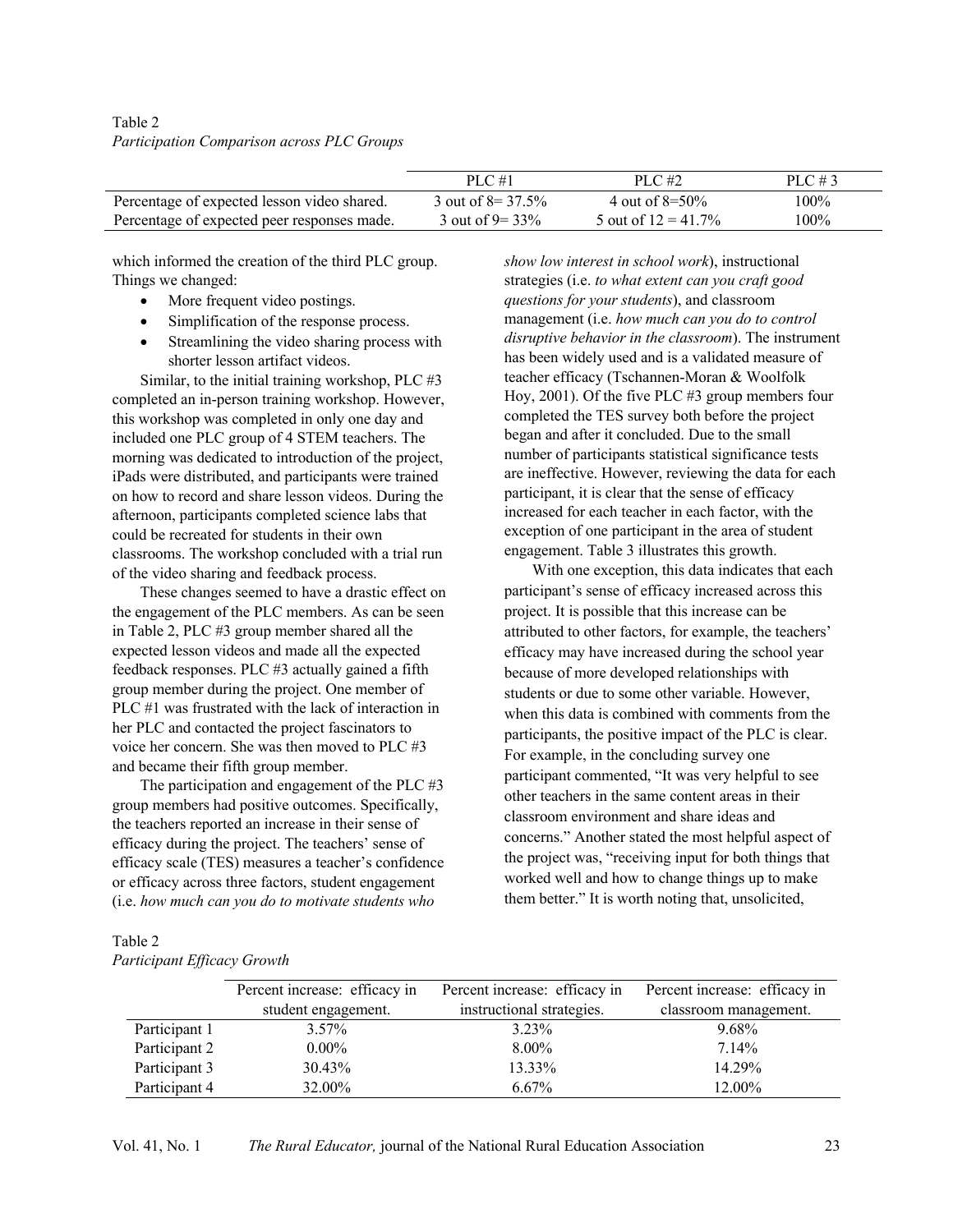several participants inquired about continuing the project into the next school year. When asked about concerns or frustrations, the most common response from participants was time constraints and/or technology struggles.

# **Lessons Learned**

During this project we learned a great deal about how to design and support online PLCs. Specifically, we identified the following critical elements: more frequent video postings, video artifacts instead of full-length lessons, and a simplified reflection process.

#### **Frequent Video Postings**

The initial training workshop took place in August. Since the PLC teachers had not yet begun their school year, the initial video sharing was not scheduled until a month later. This one-month lag caused the PLC participants to become disconnected. The participants forgot some of the technological steps in the video recording and sharing process and required reminders on the process, as well as the specifics of the reflection questions. PLC #3, however, began their video sharing 11 days after their training workshop. The quick turnaround helped keep the project and technological details fresh in the teachers' minds. New lesson videos were shared every two weeks, rather than every month, which helped the PLC members to develop a habit of sharing, viewing, and commenting on video lessons.

# **Video Artifacts**

The video lessons were originally intended to be full lesson artifacts, which typically amounted to around 50-minute lessons. Videos of this length were sometimes more difficult to share and upload because of the larger file size and the time commitment to review these lessons for the PLC members was burdensome. We solicitated feedback from the PLCs on how to improve the project and the length of videos was a point of concern, in particular for the more engaged and later starting PLC #3. So, beginning in January the video artifact expectation was amended. PLC participants in all groups were asked to create 15-minute videos that "captured" the lesson. The teachers were encouraged to create more engaging videos. For example, it was suggested that teachers assign a student to be a video journalist for the lesson and to create a news styled report on the

content of the lesson. These streamlined video artifacts required less time to review and provided a better representation of students' experiences. For example, initial full-lesson videos often had a 'camera in the back of the room' vantage point, which provided limited details of the lesson. It was difficult to see what exactly students were working on and the audio made it difficult to hear student comments. In creating the shorter video artifacts, teachers were encouraged to move the camera around and record student work and conversations. The journalistic style included some focused student interview questions that provided more intimate and complete information about what the students were learning and how they felt about the lesson.

## **Simplified Reflection Process**

There was a STEM focus for this Title II grant funded project, which is why we originally asked that all group members reflect on the cross-cutting concepts piece of the NGSS. In addition, participants reflected on student engagement and a third selfselected topic. Initially, we believed these three distinct points of reflection would support more focused, deliberate, and meaningful reflection. In practice, however, it was burdensome on the participants. It required PLC members to provide three different video responses to each lesson, which took more time and effort and often the three responses were repetitive. Once the project switched to a single reflection response, the video feedback was more efficient and effective. Participants indicated the process was more organized and that feedback was clearer and more meaningful.

## **Conclusion**

In summary, the PLCs that were created in this project did help connect and support rural STEM teachers. Video lesson sharing was best when it was shared frequently and when videos where short artifacts of a teaching lesson. Additionally, PLC members appreciated simplified reflections that allowed them to share feedback that was more personal. Specifically, for the PLC #3 group, the experience was positive. Participants reported enjoying the project and felt it added value to their classrooms. The teachers also reported an increase in efficacy in student engagement, instructional strategies, and classroom management during the project.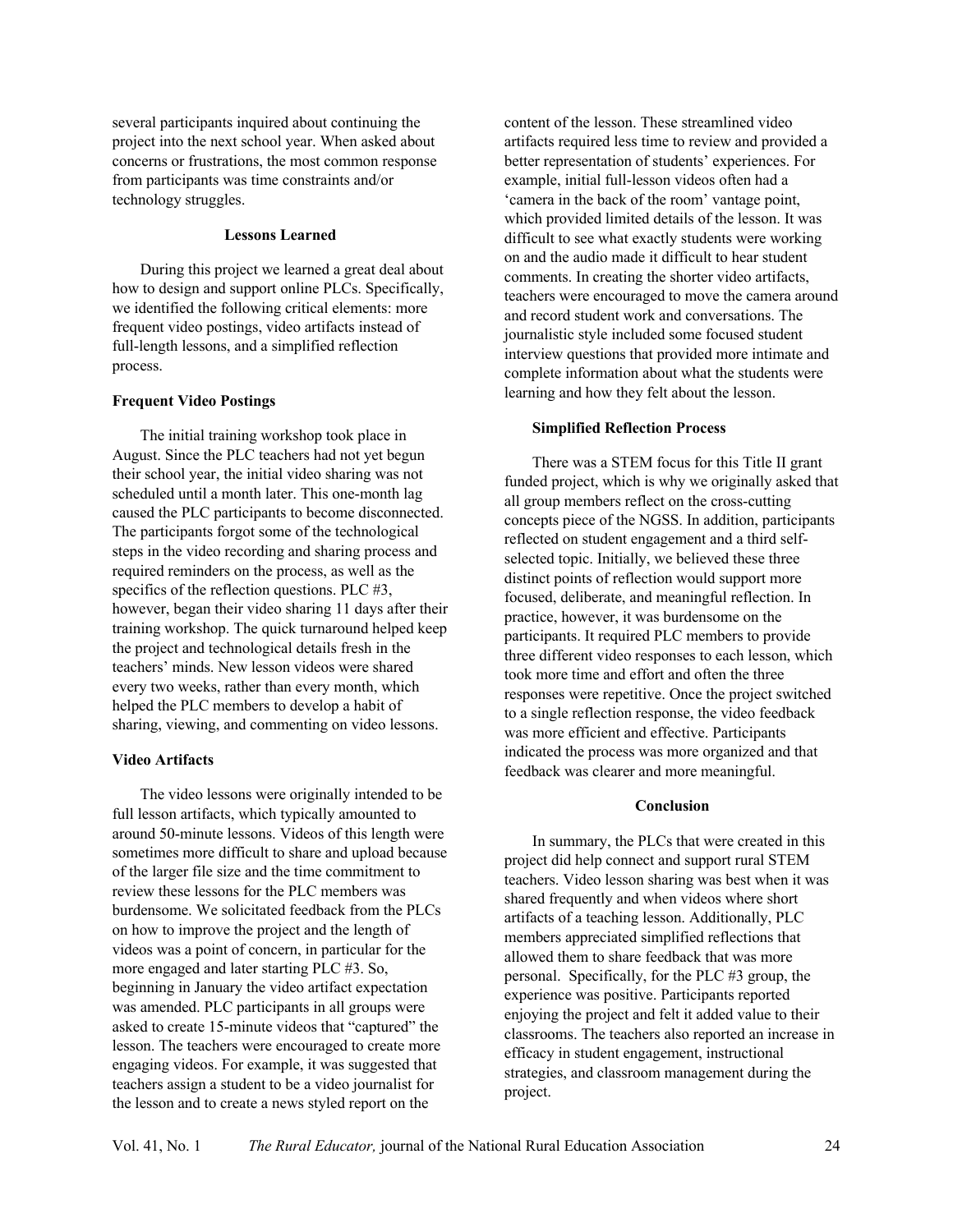There are obstacles to implementing this process in rural environments, some which we encountered and others we can anticipate. Technology infrastructure is of primary concern. Many rural environments do not have stable internet connections with which to upload quality video to the cloud. There is also an issue of access and training with regard to technology. Some rural educators do not have access to devices to capture video and take part in discussions nor do they have training to use said technology. Any group, team, or district hoping to take part in the sort of work we present here should conduct assessments of their technology and the knowledge of the participants in order to prepare for these kinds of obstacles.

Another consideration that should be essential to implementing this kind of program is that of fit. The participatory nature of our development of this program was key to its success. Rural environments are sometimes isolated, some more than others, and

this carries with it a unique culture and needs that center on that community. No implementation of this program can be "one-size-fits-all." In other words, discussion with the participants about the types of questions that should be asked, what should be recorded, and what each educator wants to learn must take place.

From our experience, online PLCs can be a productive and powerful way to connect rural teachers to one other. Future research and PLC development programs should focus on the development of topics and discussion questions for teachers, particularly with a consideration of community building and rural district needs. This particular project made significant progress and developing logistical details of how to effectively engage rural teachers in online PLCs, but much more can be learned regarding how to maximize teacher development and ultimately student learning.

#### **References**

- Borko, H. (2004). Professional development and teacher learning: Mapping the terrain. *Educational Researcher, 33*(8), 3-15.
- Center on Education Policy (CEP). (2013). *Year three of implementing the Common Core State Standards: Professional development for teachers and principals.* Retrieved from http://www.cep-dc.org/
- Close, E. W., Scherr, R. E., Close, H. G., & McKagan, S. B. (2012). Development of proximal formative assessment skills in videobased teacher professional development. *Physics Education Research Conference, 1413*(2012), 19-22.
- Darling-Hammond, L., Wei, R.C., Andree, A., Richardson, N., & Orphanos, S. (2009). *Professional learning in the learning profession: A status report on teacher development in the U.S. and abroad.* Dallas, TX: National Staff Development Council.
- Dede, C., Ketelhut, D. J., Whitehouse, P., Breit, L, & McCloskey, E. M. (2009). A research agenda for online teacher professional development. *Journal of Teacher Education, 60*(1), 8-19.
- Fataar, A., & Feldman, J. (2016). Dialogical Habitus Engagement: The Twists and Turns of Teachers' Pedagogical Learning within a Professional Learning Community. *Perspectives in Education*, *34*(3), 98–105.
- Gammon, S. D., Hutchinson, S. G., Waller, B. E., & Tolbert, R. W. (1999). The Idaho k- 8 teacher network project: Using the Internet to improve k-8 science instruction. *Journal of Chemical Education,76*(5), 708-713.
- Hord, S. M., & Sommers, W. A. (2008). *Leading professional learning communities: Voices from research and practice*. Thousand Oaks, CA: Corwin.
- Horn, I. S., & Little, J. W. (2010). Attending to Problems of Practice: Routines and Resources for Professional Learning in Teachers' Workplace Interactions. *American Educational Research Journal*, *47*(1), 181–217.
- Johnston, C., Min Jung Kim, Martin, K., Martin, M., Shirley, D., & Spriggs, C. (2018). Rural teachers forging new bonds--and new solutions. *Educational Leadership*, *76*(3), 56.
- Lauer, P. A., Stoutemyer, K. L., and Van Buhler, R. J. (2005). *The McREL rural technology initiative: Research and evaluation study.* Mid-Continent Research for Education and Learning: Aurora, CO. (ERIC Document Reproduction Service No. ED486628)
- OECD (2014). *TALIS 2013 results: an international perspective on teaching and learning*. Washington, DC: OECD Publishing.
- Sealander, K., Eigenberger, M., Peterson, P., Shellady, S., & Prater, G. (2001). Challenges